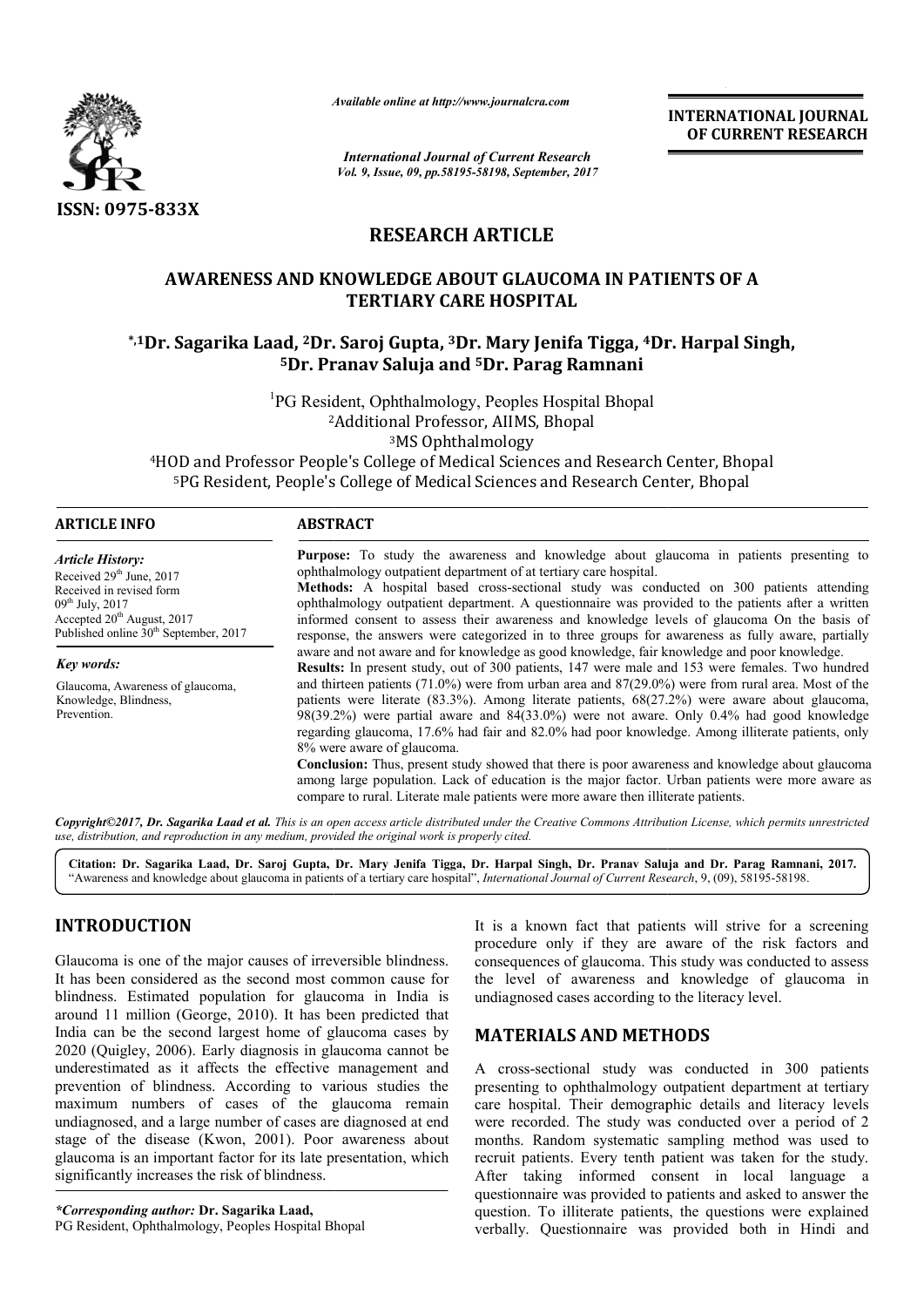English. Subjects without any formal education were considered as "illiterates".

The questionnaire was divided into two parts; first part consists of two questions on awareness. The second part of questionnaire consists of six questions on knowledge of glaucoma. A subject was considered to be aware about glaucoma if he/she answered both the question of awareness, if he/she answered one question than considered to be partially aware and not aware if he/she did not answered any question.

The criteria set for judging the knowledge of the patients was-

- Good- if answered all 6 questions correctly;
- Fair- if answered 3-5 questions correctly out of 6;
- Poor- if answered 2 or less than 2 questions correctly out of 6.
- We excluded the patients those are-
	- $\triangle$  Age $\leq$ 18yrs,
	- Diagnosed Glaucoma patients,
	- Mentally unstable patients

The electronic form of the data was stored in a MS excel database; analysis was performed using SPSS statistical software.

**RESULTS**

Out of 300 patients who answered the questionnaire, 147 (49%) were male and 153(51%) were female. Maximum patients were from urban area 213 (71.0%). Out of 147 males, 16 (10.8%) were illiterate and 131 (89.1) were literate, and out of 153 females, 34 (22.2%) were illiterate and 119 (77.7%) were literate. In our study out of 300 patients, total 83.3% were literate (Table 1). According to literacy levels, out of 250 literate patients, 68 (27.2%) were fully aware about glaucoma, 98 (39.2%) were partially aware and 84 (33.6%) were not aware about glaucoma. Among illiterate, only 4 (8%) were aware of glaucoma. Statistically it was highly significant (P value =  $0.001$ ) (Table 2). Out of 213 urban patients 57 (26.7%) were fully aware, 68 (31.9%) patients was partially aware and 88 (41.3%) were not aware of glaucoma. Urban patients were more aware as compare to rural. It was statistically significant (P value is 0.15). According to gender, 48 (32.6%) male were aware of glaucoma as compare to 24 (15.6%) female patients, which was highly significant (P value is 0.001) (Table 2). Thus out of total 300 patients, only 72 (24%) were aware about the glaucoma. Regarding knowledge of glaucoma, out of 250 literate patients, only 1 (0.4%) had good knowledge, 44 (17.6%) had fair and 205 (82%) had poor knowledge.

**Table 1. Demographic distribution of patients according to gender, education level and locality**

| <b>Education Level</b> | Male<br>$n=147$ | Female<br>n-153 | Total<br>$N = 300$ | Chi Square Value | P Value |
|------------------------|-----------------|-----------------|--------------------|------------------|---------|
| Illiterate             | $16(10.8\%)$    | $34(22.2\%)$    | 50(16.7%)          | 6.939            | 0.008   |
| Literate               | 131 (89.1%)     | 119(77.7%)      | 250(83.3%)         |                  |         |
| Locality               |                 |                 |                    |                  |         |
| Rural                  | $39(26.5\%)$    | 48 (31.3%)      | $87(29.0\%)$       | 0.854            | 0.356   |
| Urban                  | 108 (73.4%)     | $105(68.6\%)$   | 213(71.0%)         |                  |         |

**Table 2. Awareness of Glaucoma among patients according to education level, locality and gender**

| Education Level | Aware<br>$n=72$ | Partial Aware<br>$n=111$ | Not Aware<br>$n=117$ | Total<br>$n = 300$ | Chi Square Value | P Value |
|-----------------|-----------------|--------------------------|----------------------|--------------------|------------------|---------|
| Illiterate      | $4(8.0\%)$      | $13(26.0\%)$             | $33(66.0\%)$         | 50                 | 19.578           | 0.001   |
| Literate        | 68 (27.2%)      | 98 (39.2%)               | 84 (33.6%)           | 250                |                  |         |
| Locality        |                 |                          |                      |                    |                  |         |
| Rural           | $15(17.2\%)$    | 43 (49.4%)               | $29(33.3\%)$         | 87                 | 8.454            | 0.015   |
| Urban           | 57(26.7%)       | 68 (31.9%)               | 88 (41.3%)           | 213                |                  |         |
| Gender          |                 |                          |                      |                    |                  |         |
| Male            | 48 (32.6%)      | 53 (36.0%)               | $46(31.2\%)$         | 147                | 13.452           | 0.001   |
| Female          | $24(15.6\%)$    | 58 (37.9%)               | 71 (46.4%)           | 153                |                  |         |

**Table 3. Knowledge of Glaucoma among patients according to education level, locality and gender**

| <b>Education Level</b> | Good Knowledge<br>$n=1$ | Fair Knowledge<br>$n = 48$ | Poor Knowledge<br>$n=251$ | Chi Square Value | P Value |
|------------------------|-------------------------|----------------------------|---------------------------|------------------|---------|
| Illiterate             | $0(0.0\%)$              | $4(8.0\%)$                 | $46(92.0\%)$              | 3.098            | 0.212   |
| Literate               | $1(0.4\%)$              | 44 (17.6%)                 | 205(82%)                  |                  |         |
| Locality               |                         |                            |                           |                  |         |
| Rural                  | $0(0.0\%)$              | 12(13.7%)                  | 75 (86.2%)                | 3.405            | 0.182   |
| Urban                  | $1(0.4\%)$              | $36(16.9\%)$               | $176(82.6\%)$             |                  |         |
| Gender                 |                         |                            |                           |                  |         |
| Male                   | $1(0.6\%)$              | 23(15%)                    | $123(83.6\%)$             | 1.063            | 0.588   |
| Female                 | $0(0.0\%)$              | $25(16.3\%)$               | $128(83.6\%)$             |                  |         |

The Chi Square test was used to look for significant variations in knowledge and awareness about glaucoma with other studied variables. The influence of age, gender, literacy levels and locality, on the subject's knowledge and awareness of glaucoma was accessed using multiple logistic regression analysis. *P* value less than 0.05 were considered statistically significant.

Among illiterates 92% had very poor knowledge of the disease. It was statistically not significant (P value  $= 0.212$ ). Urban patients were had more knowledge than rural but was not statistically significant (P value = 0.182) (Table 3). According to education level, out of 300 patients, 173(57.7%) were aware about glaucoma out of which 157 were literates and rest 16 were illiterate and 81(27.0%) were aware about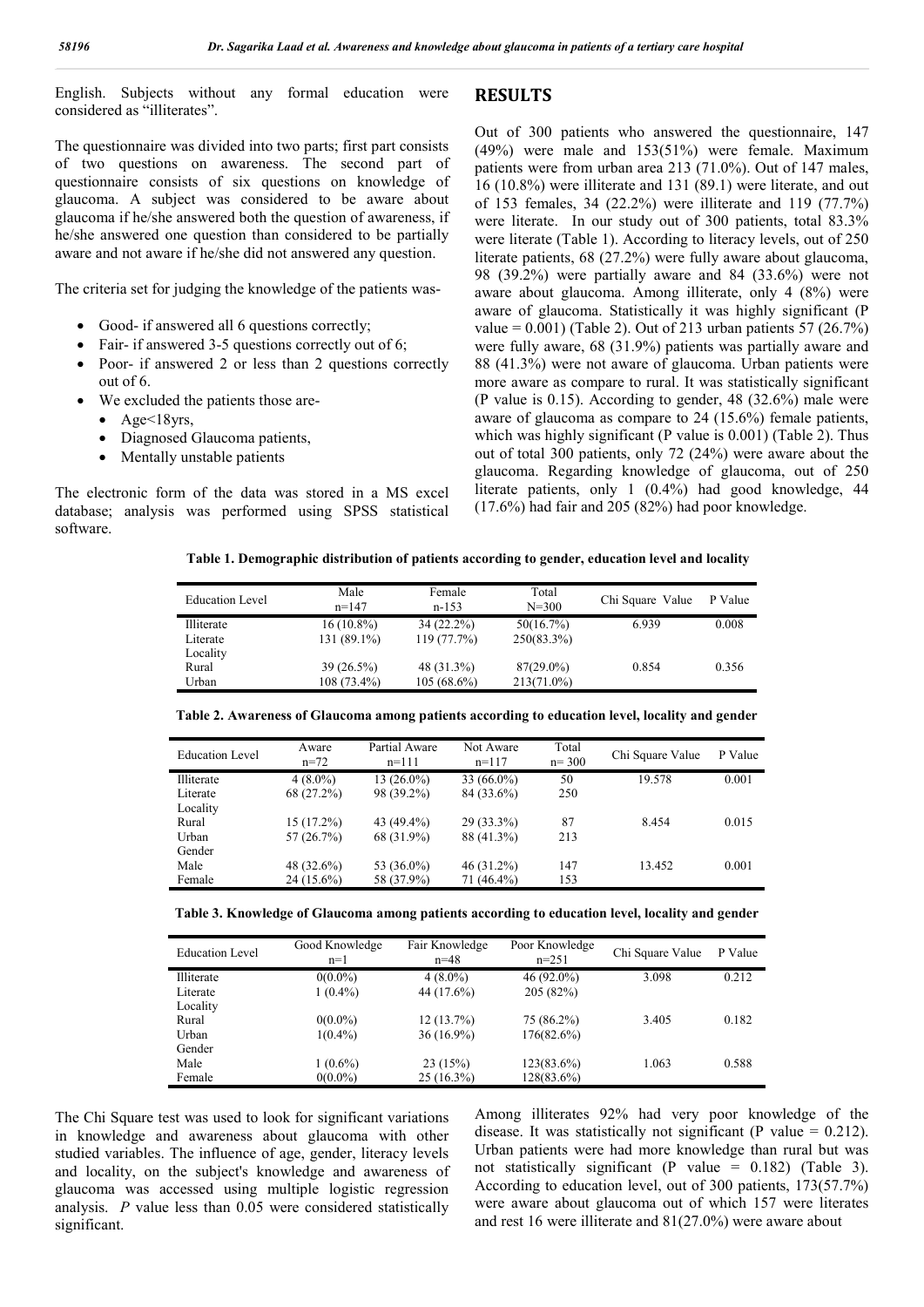| Awareness                      | Option     | Illiterate<br>$n=50$ | Literate<br>$n=250$ | Total<br>$n=300$ | Chi Square Value | P Value   |
|--------------------------------|------------|----------------------|---------------------|------------------|------------------|-----------|
| Q1: Have you heard about the   | Yes        | 16(32%)              | $157(62.8\%)$       | 173(57.7%)       | 20.585           | 0.001(HS) |
| glaucoma?                      | No         | 21(42%)              | $72(28.8\%)$        | $93(31.0\%)$     |                  |           |
|                                | Don't Know | 13(26%)              | $21(8.4\%)$         | $34(11.3\%)$     |                  |           |
| Q2: Is there any difference    | Yes        | $5(10\%)$            | $76(30.4\%)$        | $81(27.0\%)$     | 9.946            | 0.007(S)  |
| between cataract and glaucoma? | No         | 13(26.0%)            | $64(25.6\%)$        | 77(25.7%)        |                  |           |
|                                | Don't Know | $32(64.0\%)$         | 110(44.0%)          | 142(47.3%)       |                  |           |

#### **Table 4. Awareness of Glaucoma among patients according to Education Level**

#### **Table 5. Knowledge of Glaucoma among patients according to Education Level**

| <b>Ouestions</b>                                   | Option                  | Illiterate<br>$n=50$ | Literate<br>$n=250$ | Total<br>$n=300$ | Chi Square<br>Value | P Value   |
|----------------------------------------------------|-------------------------|----------------------|---------------------|------------------|---------------------|-----------|
| Q1: Does it have relation to Intraocular pressure? | Yes                     | $5(10\%)$            | $75(30.0\%)$        | 80(26.7%)        | 8.582               | 0.014(S)  |
|                                                    | N <sub>0</sub>          | 11(22%)              | $40(16.0\%)$        | $51(17.0\%)$     |                     |           |
|                                                    | Don't Know              | 34(68%)              | $135(54.0\%)$       | $169(56.3\%)$    |                     |           |
| Q2: What do you know about its sign and            | Eye Pain                | $3(6.0\%)$           | $39(15.6\%)$        | $42(14.0\%)$     | 21.597              | 0.001(HS) |
| symptoms?                                          | Weakness in Eye         | $5(10.0\%)$          | $63(25.2\%)$        | 68(22.7%)        |                     |           |
|                                                    | Colorful Circle on Bulb | $1(2.0\%)$           | $13(5.2\%)$         | 14(4.7%)         |                     |           |
|                                                    | Headache with vomiting  | $4(8.0\%)$           | $23(9.2\%)$         | $27(9.0\%)$      |                     |           |
|                                                    | All Above               | $3(6.0\%)$           | $28(11.2\%)$        | $31(10.3\%)$     |                     |           |
|                                                    | Don't Know              | $34(68.0\%)$         | 84(33.6%)           | $118(39.3\%)$    |                     |           |
| Q3: What are the risk factors?                     | Age more than 40 yrs    | $5(10.0\%)$          | $47(18.8\%)$        | 52(17.3%)        | 16.275              | 0.003(HS) |
|                                                    | <b>Family History</b>   | $1(2.0\%)$           | $17(6.8\%)$         | $18(6.0\%)$      |                     |           |
|                                                    | <b>Diabetes</b>         | $1(2.0\%)$           | $19(7.6\%)$         | $20\%$           |                     |           |
|                                                    | All Above               | $3(6.0\%)$           | $44(17.6\%)$        | 47(15.7%)        |                     |           |
|                                                    | Don't Know              | $40(80.0\%)$         | $123(49.2\%)$       | $163(54.3\%)$    |                     |           |
| Q4: What is the effect of disease on vision?       | Complete Blindness      | $7(14.0\%)$          | $114(45.6\%)$       | $121(40.3\%)$    | 17.796              | 0.001(HS) |
|                                                    | Decreased vision        | $7(14.0\%)$          | $28(11.2\%)$        | 35(11.7%)        |                     |           |
|                                                    | Don't Know              | $36(72.0\%)$         | $108(43.2\%)$       | $144(48.0\%)$    |                     |           |
| Q5: Can the lost vision be achieved back?          | Yes                     | $6(12.0\%)$          | $92(36.8\%)$        | 98(32.7%)        | 14.268              | 0.001(HS) |
|                                                    | N <sub>0</sub>          | $7(14.0\%)$          | $42(16.8\%)$        | $49(16.3\%)$     |                     |           |
|                                                    | Don't Know              | $37(74.0\%)$         | $116(46.4\%)$       | $153(51.0\%)$    |                     |           |
| Q6: What are the treatment options?                | Medicine                | $7(14.0\%)$          | $23(9.2\%)$         | $30(10.0\%)$     | 20.957              | 0.001(HS) |
|                                                    | Laser                   | $0(0.0\%)$           | $21(8.4\%)$         | $21(7.0\%)$      |                     |           |
|                                                    | Operation               | $4(8.0\%)$           | 69(27.6%)           | 73(24.3%)        |                     |           |
|                                                    | All Above               | $3(6.0\%)$           | $31(12.4\%)$        | 34(11.3%)        |                     |           |
|                                                    | Don't Know              | $36(72.0\%)$         | $106(42.4\%)$       | 142(47.3%)       |                     |           |

difference between cataract and glaucoma of which 76 were literates and 5 were illiterate (Table 4). Eighty patients (26.7%) had known that there is a relationship between glaucoma and pressure of eye, 31(10.3%) patients knew all clinical feature of glaucoma and 34 (11.3%) patients knew complete treatment of glaucoma (Table 5).

### **DISCUSSION**

Glaucoma is described as a neurodegenerative disorder of the optic nerve with loss of retinal ganglion cells (Singapore:, 2011). In India, majority of the data published on the awareness of glaucoma are from Southern and Central India. Only few had been done in the Central Zone. In our study, the awareness and knowledge regarding glaucoma were assessed in patients keeping in mind the literacy level, locality and gender. We found that there is poor awareness and knowledge among the population presented to tertiary care hospital. A study by R.V. Sathyamangalam in Chennai and Dandona R in Hyderabad both have been conducted only among the urban population. The prevalence found regarding awareness of glaucoma was 13.3% (Sathyamangalam, 2009) and 2.3% (Dandona, 2001) respectively. Parveen et al (2004) assessed the awareness and knowledge of glaucoma in rural resident of North India. They found that awareness and knowledge were better among individuals with higher education and among close conversance of glaucoma patients (Rewri, 2014). A Study by Krishnaiah S was conducted among the rural population of South India in which they found that the awareness of glaucoma was very poor (0.32%) in rural

population, and females were significantly less aware than males. There was also significantly less awareness among illiterate persons (Krishnaiah, 2005). In our study we found that the awareness was 26.7% in urban and 17.2% in rural population and among literate it was 27.2% and 8% in illiterates. Knowledge was more among the urban, literates and males. This signifies the importance of education for awareness about the disease, as educated people were more likely to approach the source of information (Derman, 1983)

The most important factors of public health policy are health promotion and communicating risk factors (Garber, 1990). Awareness of eye care and especially for glaucoma is very low among the patients that we analyzed. Effective health education for eye care may encourage the patients to have timely eye check-up. Communicating visual prognosis among the patients by primary eye care practitioners would help in augmentation of the knowledge and compliance of the patients. In addition, educational programs should also include the friends and family members in supporting the regular check up and needful eye care and to ease the patient's fear or anxiety concerning treatment.

There are various initiatives taken as part of the World Glaucoma Day in increasing awareness about glaucoma through various media and awareness groups and it would also be helpful to improve the awareness in the population.<sup>11</sup> Subjects with lower level of education and awareness were seen to be less aware and knew less about glaucoma in comparison with the educated subjects of the population. Thus, the findings of this project signify the needs for health